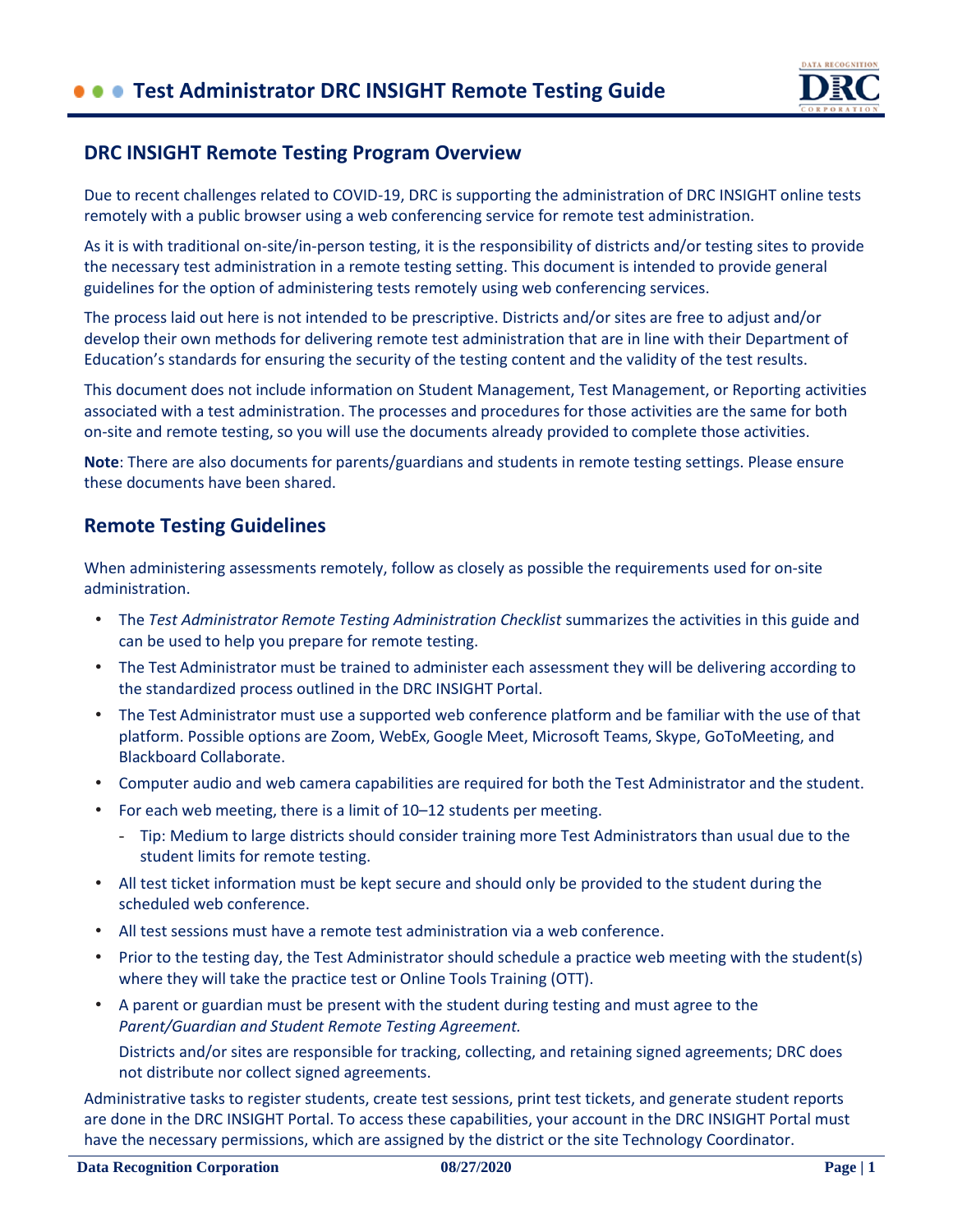

## **Guidelines for Students**

The following are student requirements for online testing:

- A testing device (desktop or laptop) or another supported device, such as a Chromebook or iPad
- Web camera
- Microphone
- Speakers or headphones
- Smart phones cannot be used for remote testing.
- iPads and other tablets should have a keyboard. For the Test Administrator to best view the student during the assessment, an iPad with a keyboard is recommended so the iPad's camera can be better positioned on the student.
- A parent or guardian must be present during testing.

## **Guidelines for Selecting a Web Conference Service**

Review the *Web Conferencing Options for Remote Testing* for guidance on web conferencing solutions. It is recommended you select a web conference service with the following features:

- Computer-based Audio and Video
	- Supports "Computer Audio Only" for web sessions. This requires students to use the microphone and speakers on their test devices.
	- Calling in by phone to a remote test session is not allowed.
- Recording Capability
	- Ability to review completed web sessions
- Breakout/Private Sessions with Private Chat and Screen Sharing Capability
	- Ability to privately authenticate an individual student's identity
	- Ability to privately distribute test login credentials to individual students
	- Ability to see/monitor student screens, while restricting view from the rest of the group
- Screen Sharing by Participants
	- Ability to let students share their screens with the Test Administrator
- Private Chat
	- Ability to respond to individual student inquiries privately
- Meeting Login Information Embedded in Link
	- Ability for all participants to access the meeting directly from the link without having to provide additional details

### **Test Preparation**

The remote testing option only affects how students take the test. It does not affect how test administration activities occur prior to testing. You need to register students and create test sessions in the DRC INSIGHT Portal, just as you would for an on-site test session. Refer to the DRC INSIGHT Portal user guide for more information.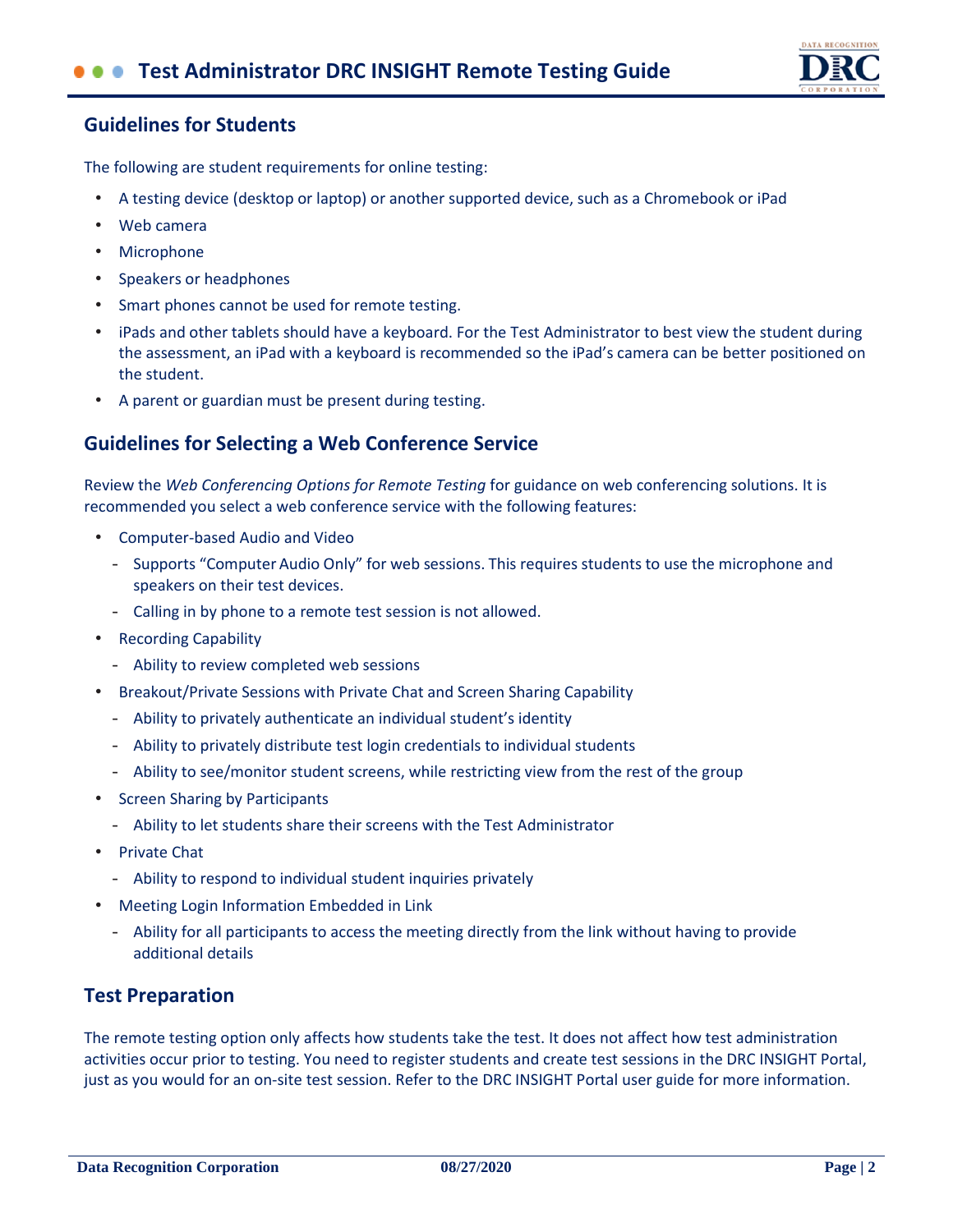

### *Register Students in the DRC INSIGHT Portal*

Register all students in the DRC INSIGHT Portal (this process is the same for remote tests and on-site tests).

#### *Schedule Test Sessions*

- 1. Schedule a test session in the DRC INSIGHT Portal.
- 2. Create a new test session for remote testing. To make the test session recognizable and easy to locate, use a unique test session name indicating it is a remote test session.
- 3. Assign students the related tests in the same test session (for example: 3rd grade ELA).
- 4. Set your test session start and end dates to be the day students take the test(s). This allows Test Administrators to control when students are able to test once they have received their login credentials.
- 5. Prior to the test day, be sure the end date of the test session has been extended/edited to match the current date. Doing this allows you to have students test over multiple days, if needed, while still controlling their access when you are not monitoring them.
- 6. Generate a PDF of the test tickets for your remote test session.
- 7. Copy the relevant information from each student's test ticket or from the roster into a web conference details/reminder document that you create. This information will be shared with each student in individual private rooms during your web meeting.

#### *Remote Testing Tips*

- IT IS HIGHLY RECOMMEND THAT YOU SIMULATE A REMOTE TEST SESSION USING THE PRACTICE TEST WITH YOUR WORK COLLEAGUES BEFORE ATTEMPTING TO REMOTELY ADMINISTER ONLINE WITH STUDENTS.
- It is highly recommended that you schedule an orientation web meeting with your students and their parents/guardians a few days before their actual remote test. This meeting exposes the student to the web meeting software, is a chance to find system issues, and allows you to answer student questions prior to their actual test day.
- Alert the students that when testing, they should close other applications, unless they are utilizing thirdparty accessibility software. They should also close any open Google Chrome browser windows. They will be using a public browser that will not secure the testing device. For example, if email is open, it will potentially pop up as the student is testing. Students should be reminded to ignore any pop-up messages and continue testing.
- Have the students review and complete the practice Online Tools Training (OTT). No credentials are required.
- Create a document to stay organized during testing. Include:
	- Meeting details, such as the meeting link, date, start time and stop time
	- Student details, such as names, email addresses, test login credentials, and private room number
	- The practice test/OTT URL for your practice session and the Remote Testing URL for the actual test session
	- Any unusual events that occur during testing
- Once students have logged into the web conference, assign students to individual private rooms. Add each student's room number and the number of sheets of scratch paper on your document.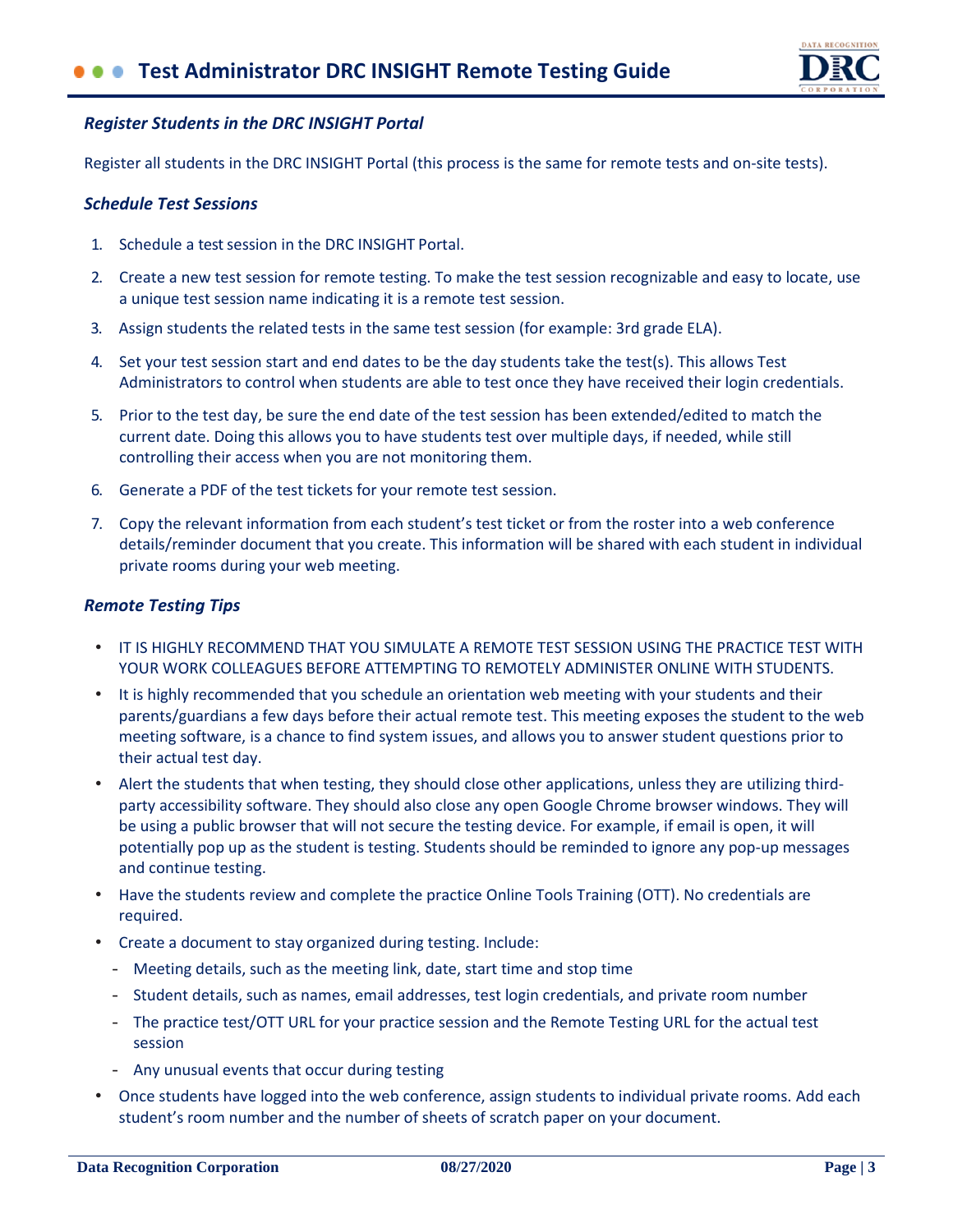# $\bullet \bullet \bullet$  Test Administrator DRC INSIGHT Remote Testing Guide



- Utilize the private room to verify the student's identity (Name, DOB and/or ID number). Once verified, move the student into the main meeting room.
- Provide the test link and login credentials during your private room meetings, not before.
- Include only students who are taking the same test/content area and grade-level test in the same web meeting. This will allow you to give the same test directions to the whole group.

#### *Creating a Web Meeting*

- 1. Ensure that your web meeting settings have the following defaults. This will make setting up remote test sessions easier and more consistent. Most web conference services will not allow you to change settings after the meeting has been created.
	- Mute participants upon entry.
	- Allow participants to send chat messages to the host only.
	- Do not allow participants to record the meeting (except for host/Test Administrator).
	- Enable breakout sessions (ability for only two people to chat).
	- Disable virtual backgrounds.
- 2. Create a web meeting in your web conference software. Make sure the meeting duration allows sufficient time for meeting management and test administration.
- 3. Generate a meeting invitation and capture the meeting link to include in a custom email that will be sent to all participants. You should confirm that the link you will be using works before sending it out.
- 4. Send out a custom email to invite your student and their parent/guardian. Districts should consider the communication needs of their families.

Your email should include:

- Information regarding the purpose of the assessment
- Your contact information
- The link for the web meeting practice session where you will go over the technical requirements of the test and allow students to take the practice test/OTT
- The link to the web meeting for the assessment
- The date, time, and anticipated duration of the assessment
- Omit call-in numbers for the web meeting. Calling in to the meeting by phone should not be an option for students.
- Contact information for the Test Administrator
- General information on which test(s) the student will be required to take during the web meeting
- Parent/Guardian Remote Testing with Test Administrator Guide
- Parent/Guardian Remote Testing with Test Administrator Checklist
- Parent/Guardian Remote Testing with Test Administrator FAQs
- Parent/Guardian and Student Remote Testing Agreement
- 5. Create a web conference details/reminder document to stay organized during testing. Include:
	- Meeting details, such as the meeting link, date, start time, and stop time
	- Student details, such as names, email addresses, test login credentials, and private room number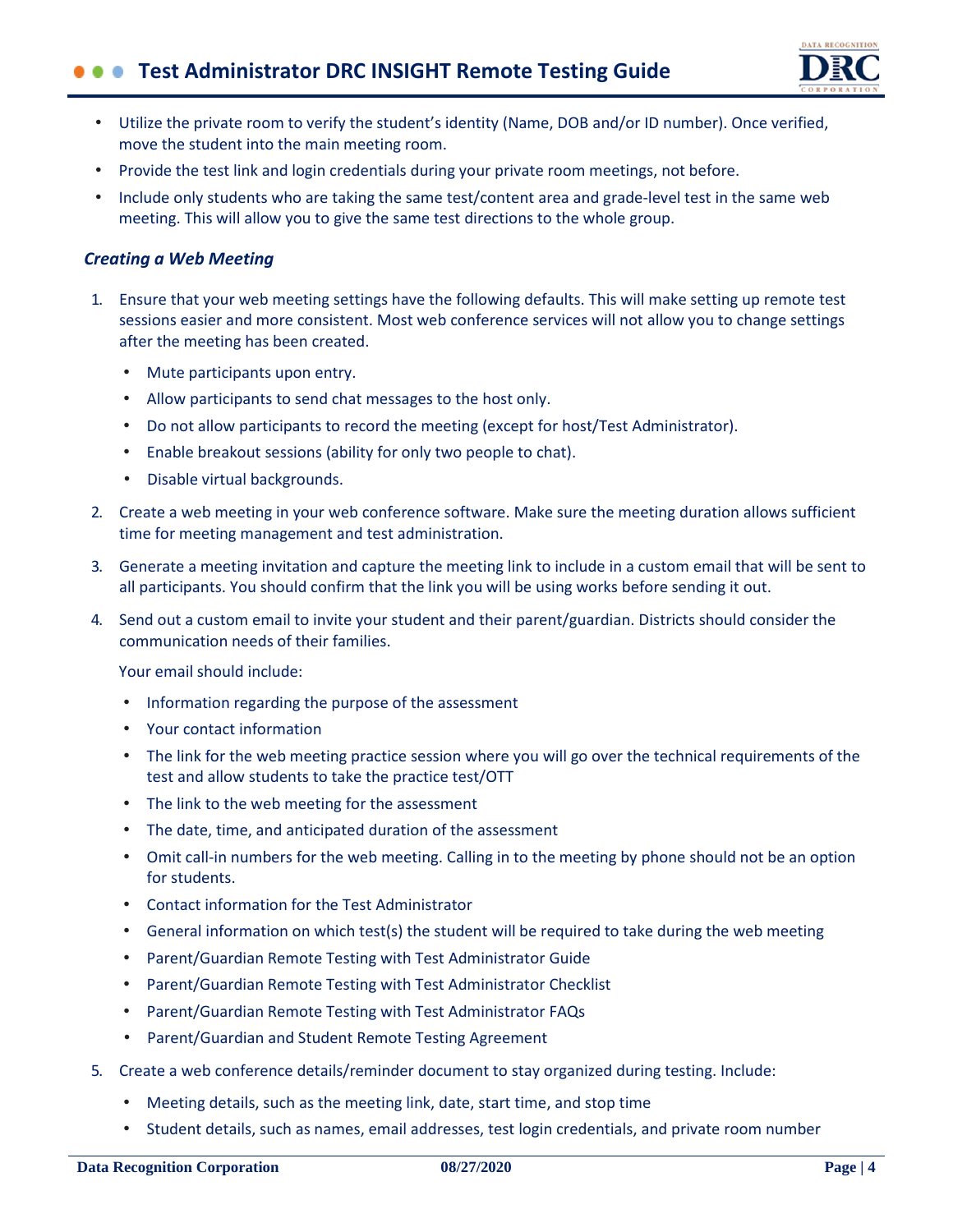# $\bullet \bullet \bullet$  Test Administrator DRC INSIGHT Remote Testing Guide



- The Remote Testing URL for the assessment
- Notes during the web meeting of any unusual events that occur during testing

#### *Prepare Parents/Guardians and Students for Testing*

It is highly recommended that you schedule a practice web meeting with your students and their parents/guardians a few days before their actual remote test. This meeting exposes the student to the web meeting software, is a chance to find system issues, and allows you to answer student questions prior to their actual test day. It is also an opportunity for students to use a practice test or the Online Tools Training (OTT) to get comfortable with the testing interface and its tools.

## **Day of Testing**

#### *Managing Your Web Meeting*

Students may have questions and/or concerns about remote testing. You should provide a brief introduction that helps them know what to expect as they go through the experience.

#### *In the Main Meeting*

- Once all the students are in the meeting, start recording the session.
- Let the students know that you will have to leave the main meeting to work with students individually in their private rooms. Tell the group that you will be watching and that you will return to the main meeting after each student has been checked in.
- Let the students know that they cannot stand or leave the room during the web meeting. However, if the student informs you that they must stand or use the restroom, instruct the student to pause the test.
- Explain to students how to use the chat or raise their hand in the software to get your attention if they have questions.
- Explain how students should let you know when they have finished their tests, and how they will be dismissed from the web meeting. Ask them to destroy the scratch paper they used during testing.

#### *Sample Script:*

*Before you begin testing, I will verify your identity by checking your name and grade and will ask you to use your web camera to show that your testing area is free of all prohibited items. The only items allowed in your testing area are your computer, mouse, keyboard, and headset. You should close other open applications (such as email, games, browsers) unless they are approved accessibility tools. Your parent or guardian should be in the room with you, but they cannot help you to complete the test.*

*As your Test Administrator, I will be present and will use my webcam to watch you take the test. I cannot help you answer questions, but I can help you with any problems you have with the computer or test directions. Let me know if you have a question by typing in the chat section or by unmuting yourself and speaking to me. Please focus and do your best to complete each part of the test.*

#### *Are there any questions?*

*I will now virtually move each of you into individual testing rooms, verify your name and grade, and complete the room scan. This may take a few minutes. I appreciate your patience.*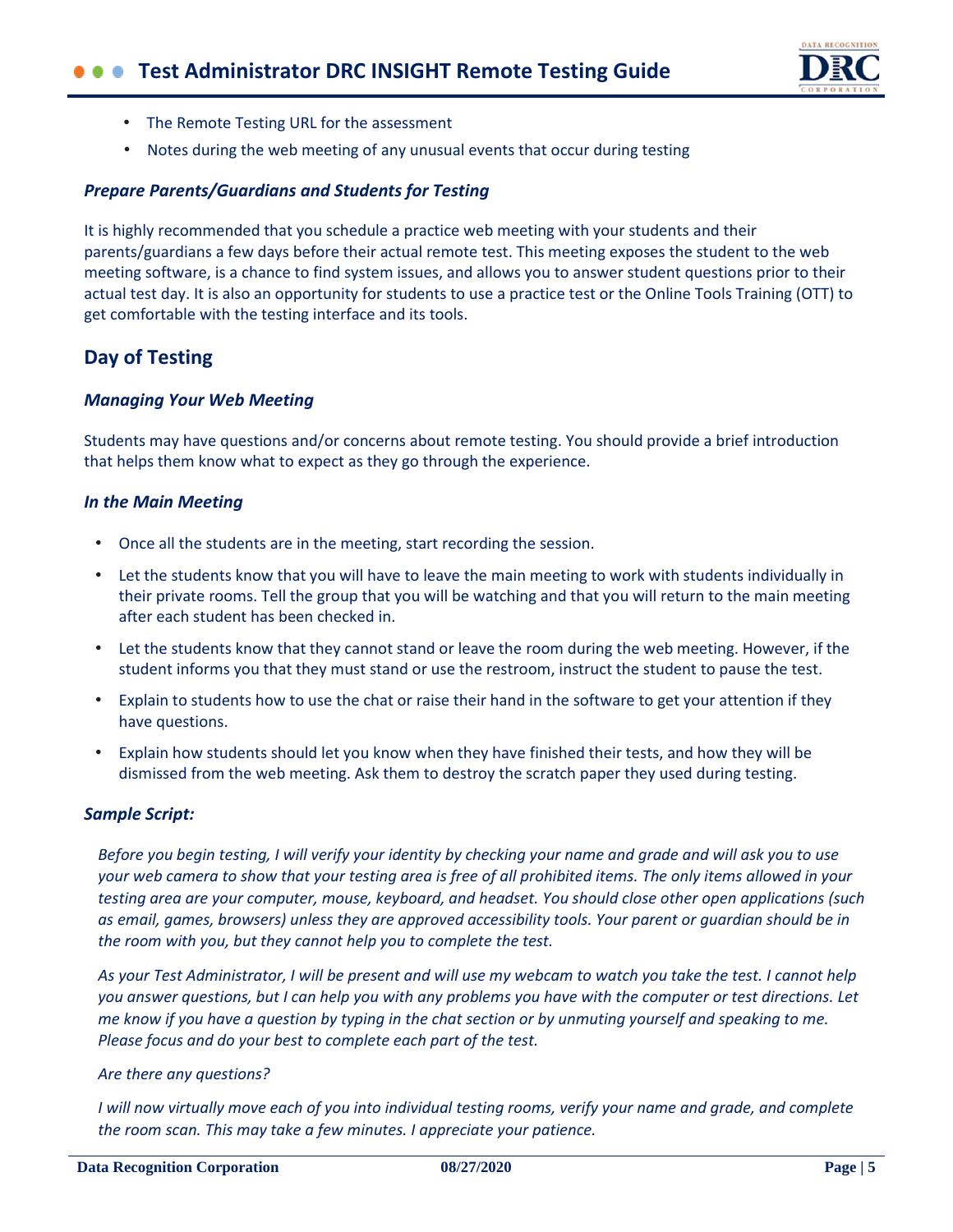# **CO** Test Administrator DRC INSIGHT Remote Testing Guide



#### *In the Private Rooms*

- 1. Invite students, one at a time, to meet with you in their private room.
- 2. Validate the student's identification according to the requirements of your program. This may include capturing the number from a school identification card as the student holds it up to the web camera and/ or confirming the correct spelling of the student's name and other details.
- 3. Have the student or parent/guardian use the web camera to show you the environment. The testing area should be clear of prohibited items.
- 4. Send, via private chat, the details for the student's test session.
	- a. Student's username (from the student's Test Ticket)
	- b. Student's password (from the student's Test Ticket)
	- c. Which test and content area they should be taking (from the student's Test Ticket) Tip: Organizing these details beforehand in a text document makes them easier to cut and paste into the chat. Make sure to provide login credentials only to the specific student to which they apply.
- 5. Tell the student to return to the main meeting room.
- 6. Repeat steps 1 through 5 for each student participant in your web meeting.
- 7. Once all the private meetings are completed, share with all students the Remote Testing URL using the chat to all participants.

#### *Observing Students During Testing*

The Test Administrator should carefully watch each student complete their test. You will not be able to see the student test interface, but you will be able to see each student at all times. Watch for suspicious activity, such as students moving outside of the web camera frame, students looking away from the monitor, cell phone glow, and reflections in mirrors or glasses.

#### *Ending Your Web Meeting*

When all students have completed their tests, you may have them remain in the main meeting until you dismiss the whole group, or you can allow them to leave as each student finishes. You should, however, confirm that the student has completed testing before allowing the student to leave the web meeting.

To see if your students have completed the required tests prior to releasing them from the meeting, you may view and export test session details or utilize the Student Status Dashboard to track student testing status in the DRC INSIGHT Portal. Students whose test statuses show as completed can be dismissed from the web meeting.

#### *Stopping an Online Test*

Stopping a student's test is allowed only if there are testing irregularities.

To interrupt a student's test due to a testing irregularity, you must log into the same test using the student's login credentials. This will present the student with an error message and allow you to take over the test. At this point, you will want to immediately Pause and Exit the test.